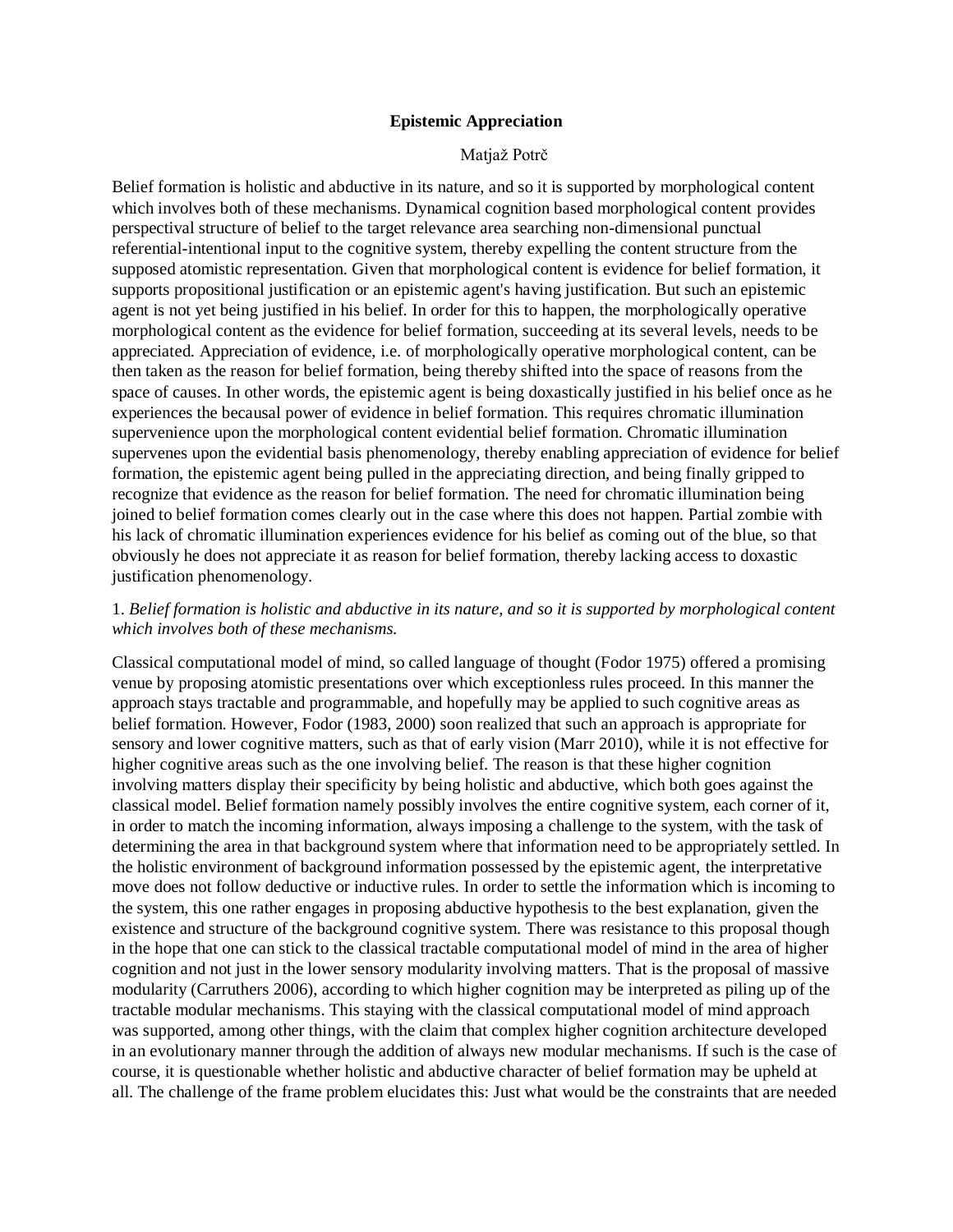for tractably singling out the relevant point according to the exceptionless rules based computational approach? And indeed, in order to achieve this, the perspective needs to be changed.

Cognitive structure of explicit conscious presentations and exceptionless logical rules proceeding over them first of all needs to recognize the background cognition constitution and support. This succeeds through the endorsement of the dynamical cognition explicatory proposal and through the morphological content as the background cognition constitutive ingredient. Morphological content is namely the information which is there in the cognitive background of the epistemic agent, and which exercises its impact upon the occurrent content formation, in an indirect manner.

Morphological content (Potrč 1999) is both holistic and abductive; it has these mechanisms ingrained into it. It is holistic because it involves anything that the cognizer knows, although not in an explicit but mostly rather in a purely dispositional manner. There is an almost unsurveyable quantity of the information which is dispositionally present in an epistemic agent's cognitive background, of which the agent is unaware most of the time. But once as the new input information comes to the cognitive system, this one has the job of positioning it in a relevant manner into an area where it fits, so that it can engage into further needed moves following that recognition. The overall importance of the incoming information for the epistemic agent's situation and engagement needs to be evaluated as well. In other words, the system has to form a hypothesis to the best explanation of the incoming information. This best explanation of course aims at the relevant categorisation area settling of the input, and besides to this, it as well needs to consider all the potentially relevant angles of the holistic background system that may support the relevance of that information. The abductive formation of the hypothesis to the best explanation concerning information incoming to the cognitive system happens to be a complex, holistically dynamic venue.

As opposed to the classical computational model of mind, morphological content substantially involves both holism and abduction, and in effect it functions in such a manner that the mechanisms proper to both are ingrained into it. Morphological content namely is holistic by its very nature, in opposition to the atomistic content structure of representations proclaimed by the classical computational model of mind. And morphological content, in order to be effective in an epistemic agent's cognitive economy, needs to involve abductive mechanisms that hopefully ultimately lead to the best explanation of the information incoming to the system, as seen from the epistemic agent's current perspective and engagement. In opposition to the modular mechanisms proper to the sensory lower cognition area, belief formation belongs to the higher cognitive, holism and abduction involving epistemic concerns.

### 2. *Dynamical cognition based morphological content provides perspectival structure of belief to the target relevance area searching non-dimensional punctual referential-intentional input to the cognitive system, thereby expelling the content structure from the supposed atomistic representation.*

A cognitive system needs to constantly decide about what is relevant in the flow of the information which it encounters. A cognitive or epistemic agent is bombarded with abundance of data at each single moment, some of these coming in a real momentary manner, and others extending their influence over a longer stretch of time. Besides to this, there is a customary simultaneous intertwining of several kinds of information. Just as an example, take a quick look at my current position, while I am typing this text into the word processor, being somehow attentive at each stroke of the finger upon the keyboard and at the sentence flow which gets thereby construed. I also have in my mind the overall project I am working on and the means how to achieve it. In the meantime, I am as well attentive at the possible typos that I produce while typing, quickly improving them in many cases. But while being engaged in my principal task in this manner, I am listening to Bruckner symphony in the audio background, and try to follow and reconstruct its flow, retaining and anticipating the musical sequences, in a very similar way as I do this with the paper composing sequences. While this happens, I am carefully handling my keyboard typing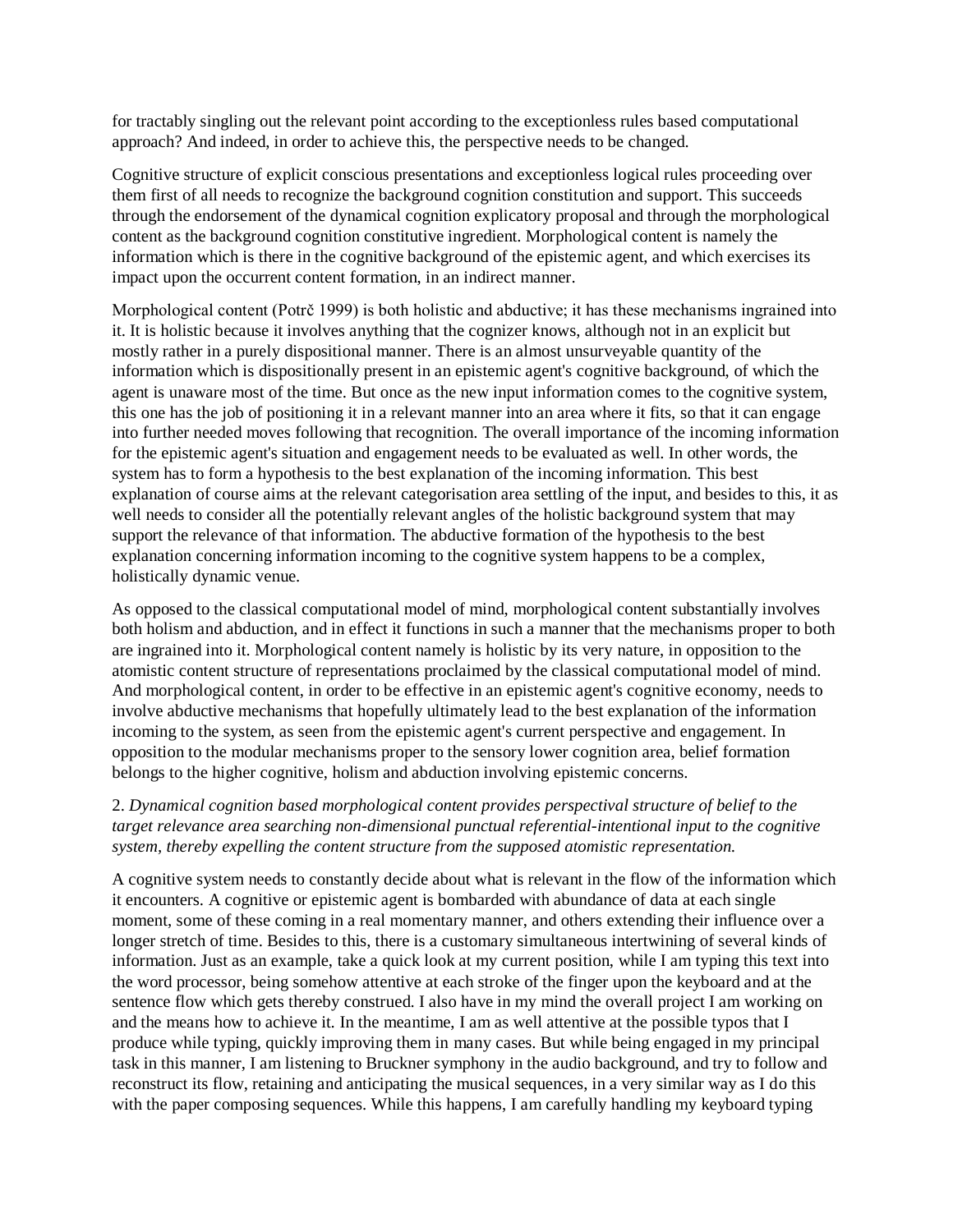with my fingers, feeling their impact and hearing the strokes of their key impacts, in auditory sequences. I also take a look at the green area outside my window, noticing a slight movement of leaves, and really just slightly changing illumination. I perceive this illumination as something persistent despite its just mentioned constant changes and fluctuations. Of course I also notice the floor of my room window leading to the outside view, several objects that are there: monitors, computers, chairs with their different shapes, tea kettle. Then, I feel being seated in my chair while typing, sensing my body experiencing its impact. And I also feel the general experience of my body at this time, such as not being hungry or cold right now. I could go on with description of this really quite static actual environment of mine, which is quite different to the situation where I try to cross a busy road. Various forms of information are coming to my system all the time, and this is also in value for the time of my dreams, or even dreamless night periods. All this means that my background cognitive system is enormously rich and constantly dynamically engaged. It also has to decide all the time what is important in the abundance of incoming information, what needs to be retained closer to the hopper and what should perhaps be still retained but without such urgence, and what to better forget. Obviously, my background cognitive system is dynamic and all the time changing matter, which needs to be used in order to extract relevant information at this very moment or in a broader timely period. Morphological content with its holistic and abductive characteristics is the appropriate basis for this task.

But how should the structure of this content be assessed? According to the classical computational model of mind, the structure of content is in the presentation, which can then enter into relation to other presentations according to the exceptionless rules proceeding over these. But now with holistic and abductive adjusted morphological content, the incoming input information to the system does not come with an entire presentational structure. The cognitive economy rather requires that the incoming information to the system is something such as a straight non-dimensional point, which needs to encounter its settling place in the multi-dimensional rich environment of the morphological content. The incoming information, one may say, is something like Kripke (1980) rigid designator. It comes upon the morphological scene without any descriptive or perspectival senses-providing burden, getting the abundance of perspectives from its insertion into the rich background morphological content cognitive landscape. The input information is in this way interpreted experientially, substituting thereby the Kripkean rigid designator externalist push with the zero-dimensional referential-intentional input to the rich background cognitive system. Experientially and psychologically, this improves externalist rigid designator explanation attempts.

Horgan and Tienson (1996) already introduced dynamical system as the appropriate connectionist models inspired and dynamics endorsing mathematical approach to cognition, substituting the classical presentations and rules way to go with submerging the just described punctual zero-dimensional Total Cognitive State searching point onto the relevant area in the dynamical multi dimensional cognitive landscape. Morphological content certainly has its place in the just described setting, especially in the case as one wants to deliver an account of belief formation. The perspectival structure related to a Total Cognitive State is thereby expelled from the presumed atomistic presentation, up into the background morphological content dynamical system landscape. The perspectives or senses are the illuminative effects of the background cognition morphological content into the local area of which the referentialintentional zero-dimensional point searching for the relevant adjustment gets positioned.

Despite the constant dynamical variability of the background cognition morphological content, due to the persistently incoming information according to many involved layers and various dimensions, the path of a specific kind of incoming information to its settling point at the landscape should be predictable, although in a vague manner. The path of a certain kind of input thereby follows a designated itinerary, just like paths in the wild stay approximately the same despite their slight transformations through abrasive terrain and growing or receding weeds. As well, if the path is taken repeatedly, this frequency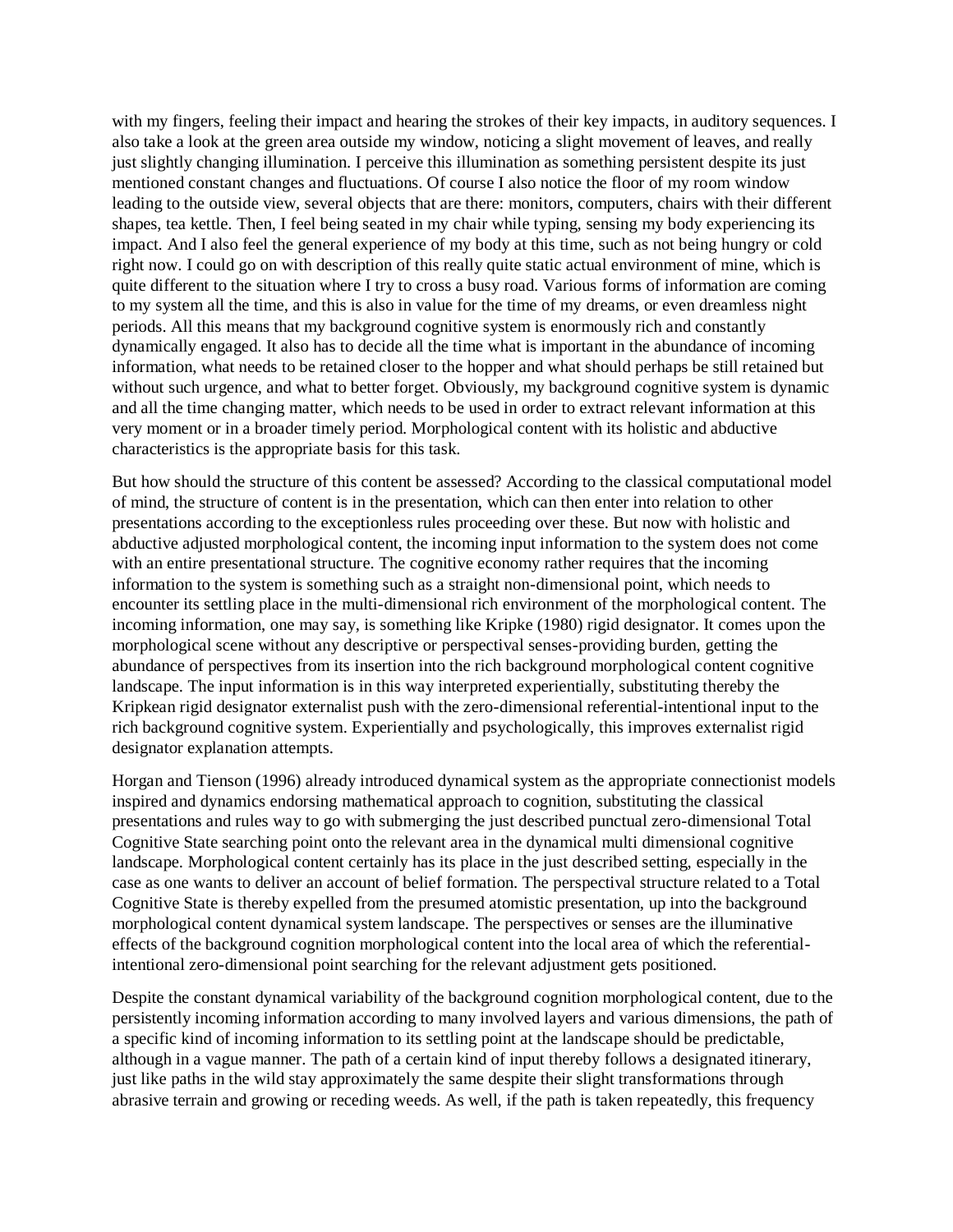will be mirrored in its salience and breath. Given that the terrain of the landscape may change, and as well the frequency of the path being taken, it is still important that there is some similarity retained in the changing circumstances which guarantees bringing of the relevance searching referential-intentional zerodimensional incoming information point to the area of destination at the landscape. The retaining of similarity in these paths perhaps echoes the similarity of meanings in the path to their destination (Quine 1960). Just that the action is now in the area of the background cognitive morphological content involving the meaning structure, if this word should be used. The path of the input information to the relevant area at the landscape retains its vague similarity, thereby circumventing the rigid classical computational model of mind frame problem woes.

# 3. *Given that morphological content is evidence for belief formation, it supports propositional justification or an epistemic agent's having justification.*

As I form belief that the cup is on the table, this is supported by the evidence that such is the case. The input to that belief formation may be perceptual in the widest sense. But the evidence that these are cup and the table, and that there is the positioning of the first being upon the second one, has its source in the background cognition morphological content which allows me to categorize and identify the just mentioned items and their relations. In a fraction of the moment the incoming perceptual input information travels the path taken by the cup categorization settling and the rest. My morphological content evidentially supports categorization and recognition of the incoming data, searching as well for their relevance in respect to the overall situation in which I find myself, anticipating the most appropriate succeeding moves, if any.

Morphological content is thus the evidence for belief formation, and it justifies the belief in a propositional manner. It gives its sense to the evidentially supported proposition that the cup is upon the table. Through this support, the epistemic agent is in position of having justification for the given belief, in an objective manner.

# 4. *An epistemic agent who has propositional justification however is not yet being justified in his belief.*

Although the epistemic agent has justification for the belief that p (That the cup is on the table), he is not yet being justified in the belief supported by the proposition that p. Being justified namely involves that agent's epistemic normative engagement while having the belief in question, and it is called doxastic justification. The difference between these two cases of justification, as we elaborate, is in that the evidence for belief is registered, perhaps just in a causal manner, in the case of propositional justification, but that it is normatively appreciated by the epistemic agent in the case of doxastic justification. This is the transition that we are about to explain, with the key positioning of epistemic appreciation in it.

# 5. *In order for an epistemic agent being justified in his belief, the morphologically operative morphological content as the evidence for belief formation, succeeding at its several levels, needs to be appreciated.*

The first step in realizing the need for the switch to doxastic justification is in accounting for several levels of belief formation. This shows that the evidence in question is not just objective, as might be presupposed upon the basis of its support from the part of the morphological content. By the way, morphological content is a very subjective take basis for a reflection with the experiential world interaction.

In order to see what is involved into belief formation, we may start with its teleological goal, its truth. (Henderson, Horgan, Potrč and Tierney 2017) Forming a true belief is an epistemic goal for an epistemic agent. True belief may be understood as reliable one, formed on the basis of reliable mechanisms leading to it that is. But there is not any engagement of the evidence in this. So we can take means-to-ends steps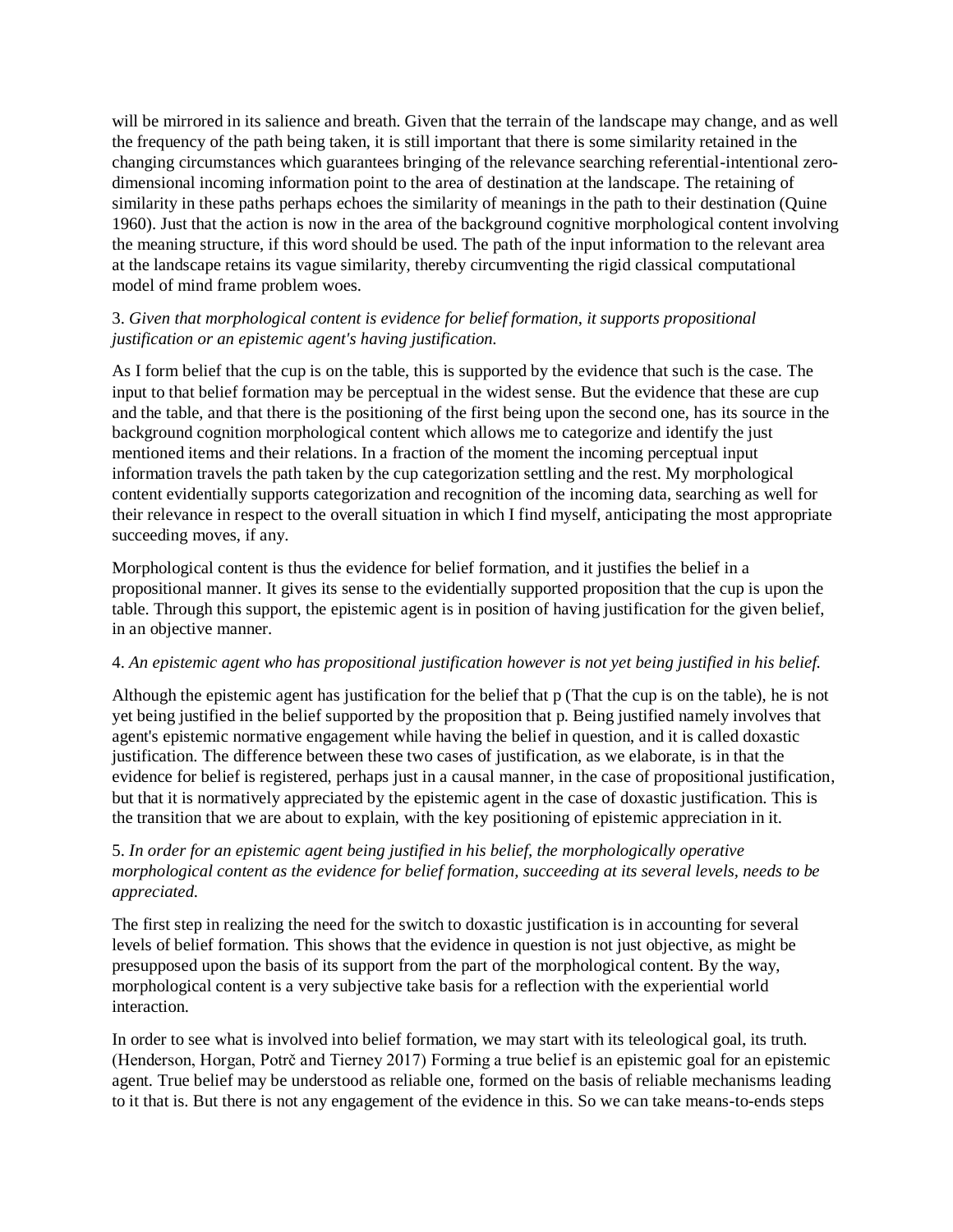in the hierarchy of belief formation. The step which underlies reliable belief formation is that of objective evidence. But now notice that the objective evidence needs to have its source in the epistemic agent's subjective sensitivity involving evidence. This one supports the upper level objective evidence in belief formation, through a means-to-ends teleological structure. Ultimately, there is experiential subjective evidence upheld by the epistemic agent, consisting in all-in ultima facie epistemic seemings towards the result that p, which supports the subjective epistemic sensibility belief formation level.

In this means-to-ends hierarchy of belief formation levels, one can register teleological venues at the upper level and the ones closer to the epistemic virtuousness at the lower levels. This shift towards an account of evidence involving virtuous ingredients brings us closer to normativity and to epistemic agent's immediate engagement. The lower levels of the just indicated belief formation, following this epistemic engagement and phenomenology coming along with it, bring us away from the purely propositional justification of the formed belief, in direction of its doxastic justification.

## 6. *Appreciation of evidence, i.e. of morphologically operative morphological content, can be taken as the reason for belief formation, being thereby shifted into the space of reasons from the space of causes.*

There is another way to account for the shift from propositional justification to doxastic justification in belief formation. Propositional justification of a belief relies upon the evidence in an objectivist manner, relying upon the second objective evidence means-to-ends support in belief formation. The evidence, as we said, is that of morphological content, and as we have elaborated it earlier, it involves holism and abduction, far away from atomistic presentations and exceptionless rules proceeding over these. Now, the crucial point for the possibility of shift from propositional justification to doxastic justification is in that the evidence should be appreciated, i.e. normatively evaluated by the epistemic agent. In other words, the epistemic agent does not just need to have evidence for the belief that p. He needs to form his belief because of this evidence, thereby shifting the evidential support from the space of causes to the space of reasons. The becausal move of forming the belief upon the evidence, for the epistemic agent, shifts him into being justified, into the space of reasons supported doxastic justification.

Morphological content should not just be taken as evidence at face value, but it should be understood in morphologically operative manner, as the precondition for the epistemic agent being normatively justified in the belief that p.

## 7. *In other words, the epistemic agent is being doxastically justified in his belief once as he experiences the becausal power of evidence in belief formation.*

Doxastic justification of the epistemic agent's belief comes upon the scene through appreciation of the morphologically operative morphological content figuring as evidence for belief formation. This move also has to do with the phenomenological experience proper to the epistemic agent. Appreciation is normative and it comes through by the help of phenomenological experiential engagement.

### 8. *Being justified requires chromatic illumination supervenience upon the morphological content evidential belief formation.*

Appreciation needs to supervene upon the morphologically operative morphological content evidential belief formation support. This is the precondition for the epistemic agent to be justified and not just to have (propositional) justification.

Chromatic illumination (Horgan and Potrč 2010) comes upon the stage here, as the mechanism which brings the evidential support unto the phenomenology or consciousness of the occurrent content. Chromatic illumination is namely the mechanism which projects the effect of MOMC (morphologically operative morphological content) upon the occurrent content scene, illuminating its phenomenology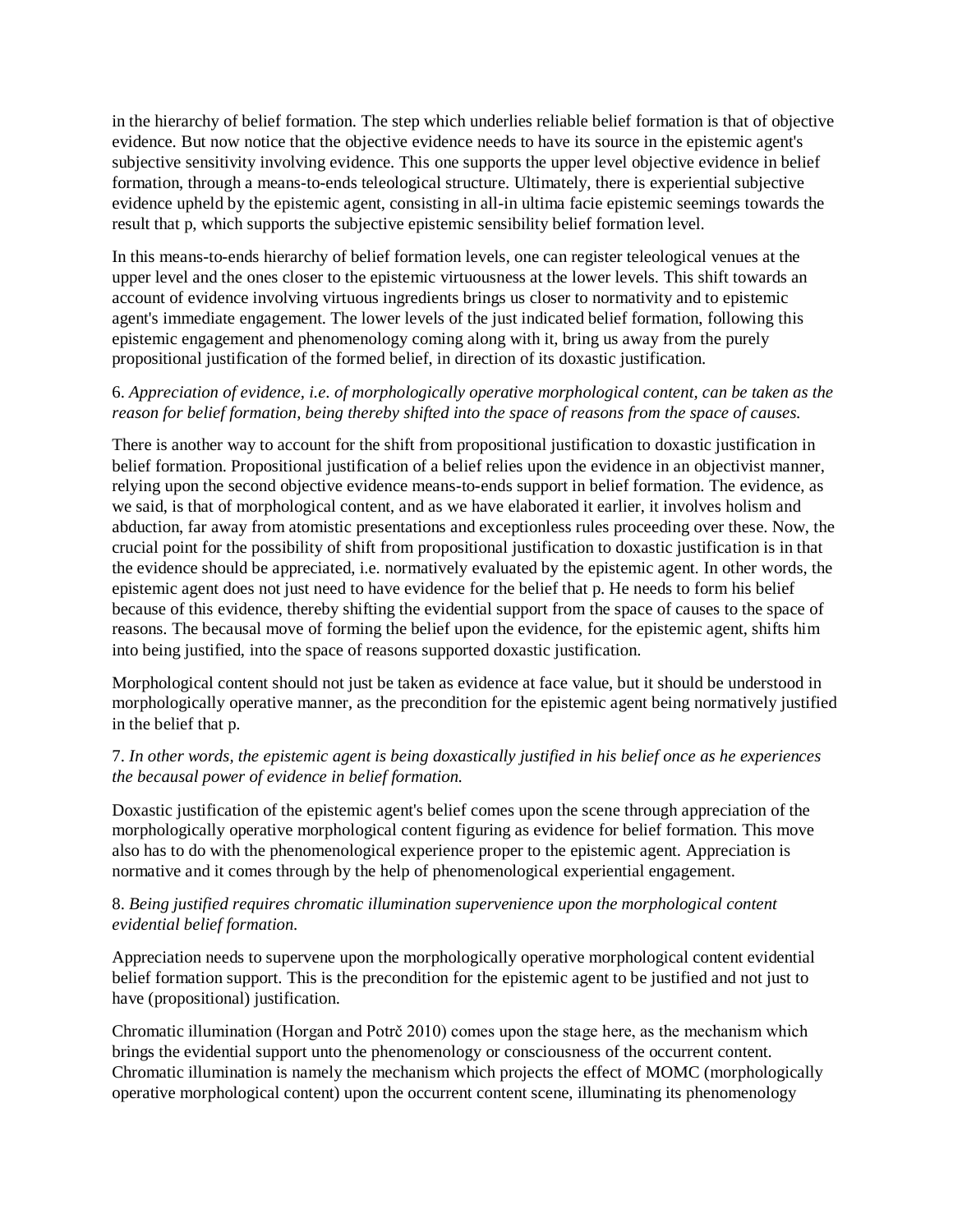through it, without that it would be there present in a fully explicit manner. Chromatic illumination shows that there can be an important epistemic effect of the background evidence upon phenomenology or consciousness of the occurrent content without that this evidence would be fully explicitly presented in that content. Rather, the MOMC evidence gets appreciated through chromatic illumination normative and phenomenologically experiential support. So, through appreciation production, chromatic illumination is basic for a belief's doxastic justification.

9. *Chromatic illumination supervenes upon the evidential basis phenomenology, thereby enabling appreciation of evidence for belief formation, the epistemic agent being pulled in the appreciating direction, and being finally gripped to recognize that evidence as the reason for belief formation.*

Through chromatic illumination, the epistemic agent finds himself in the space of reasons, superseding the just evidential objectively propositional space of causes. Appreciation, as we just hinted at, is both normative and phenomenologically supported. Appreciation supervenes through chromatic illumination upon the phenomenology of the occurrent content evidential basis.

Now the evidence in belief formation appears as reason for the epistemic agent. Appreciation of the evidence as reason enables the epistemic agent to be pulled into direction of endorsing that reason, and consequently to be gripped by that reason (Horgan and Timmons 2018). This is when the epistemic agent is really being doxastically justified.

10. *The need for chromatic illumination being joined to belief formation comes clearly out in the case where this does not happen. Partial zombie with his lack of chromatic illumination experiences evidence for his belief as coming out of the blue, so that obviously he does not appreciate it as the reason for belief formation, thereby lacking access to doxastic justification phenomenology.*

One may still object that appreciation and doxastic justification are not what really counts in belief formation. One may simply functionally react to the situation and do one's epistemic job in that manner.

But that would be a case of a partial zombie which we would rather not endorse. Partial zombie experiences his reasons as coming out of blue, without that they would be appreciated. A husband following his wife's orders to bring down the trash would be a case in point. That one just reacts, without appreciating reasons for what he does.

Laughing at a joke without knowing why would be another instantiation of the partial evidential zombie, which would function without chromatic illumination and the consequent appreciation of reasons. The clairvoyant Norman (BonJour 1980) would be another case of such a partial zombie.

There is no appreciation of such a partial zombie; following your orders he is in fact dissing you, i.e. ignoring your reasons all in seemingly obeying them. Such partial zombie lacks the potential doxastic justification of his beliefs.

### **References**

BonJour, L. (1980). Externalist Theories of Empirical Knowledge, *Midwest Studies in Philosophy* 5, 53- 73. (Reprinted in Kornblith 2001. Page references are to the Kornblith reprint.)

Carruthers, P. (2006). *The Architecture of the Mind: Massive Modularity and the Flexibility of Thought*. Oxford UP.